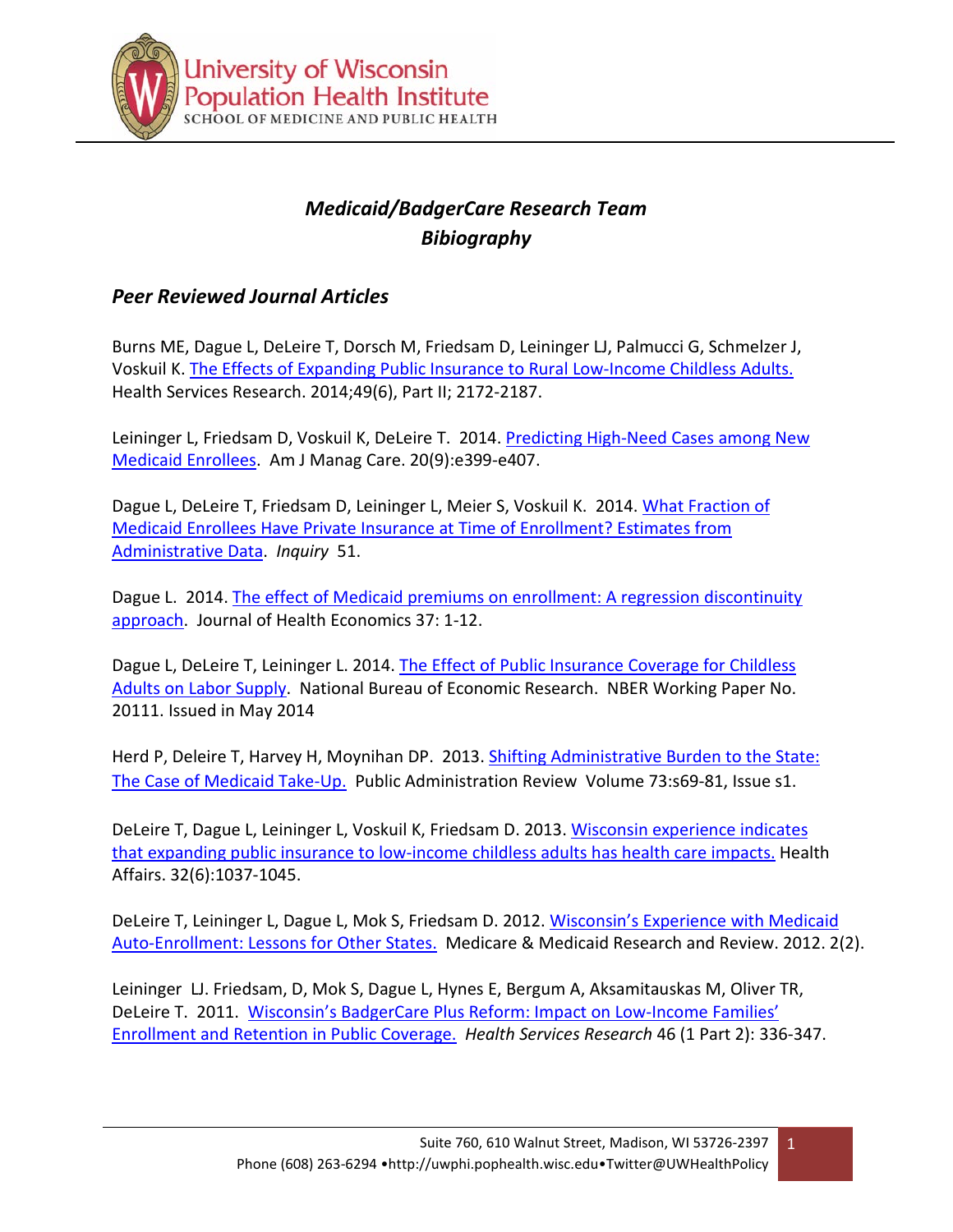

## *Meetings and Conferences*

Burns M. [The Impact of Expanding Coverage: HSR Theme Issue on State Health Policy Research.](http://www.shadac.org/news/webinar-feb-27th-highlighting-state-health-policy-research-in-hsr)  Webinar. SHARE/SHADAC. February 27, 2015.

DeLeire T. Burns M, Dague L, et al. "The Effects of Expanding Public Insurance on the Use of Preventive Care." APPAM. Albuquerque, NM. November 7, 2014.

Leininger L. Voskuil KR, Friedsam D. "Evaluating a Novel Medicaid Medical Home Intervention for High-Risk Pregnant Women." APPAM. Albuquerque, NM. November 7, 2014.

Voskuil, KR, et al. "he Effect of Medicaid Restrictive Re-Enrollment Periods on Health Care Use and Costs." APPAM. Albuquerque, NM. November 7, 2014.

Friedsam D. Major Topics for Cross-[Cutting Research: Effects of Medicaid Policy Variation.](http://www.brookings.edu/%7E/media/research/files/papers/2014/10/23%20affordable%20care%20act%20implementation%20conference/4%20%20medicaidpolicy_friedsam.pdf) The Brookings Institution, Conference on Evolving a Research Strategy for the Affordable Care Act. Washington DC. October 23, 2014.

Dague, Laura. "Does Family Health Insurance Coverage Matter for Children's Health? Evidence From Auto-Enrollment in Wisconsin," American Society of Health Economists Biennial Meeting, Los Angeles, CA. June 24, 2014.

DeLeire T, Burns M, Dague L. "Expanding Public Insurance to Rural Wisconsin Low-Income Childless Adults Increases the Use of Medical Care." American Society of Health Economists Biennial Meeting, Los Angeles, CA. June 23, 2014.

Burns M, Leininger L, Dague L, DeLeire T, Voskuil K, Reynolds C, Friedsam D. "The effects of a public health insurance expansion on behavioral health care use." Academy Health Annual Research Meeting. San Diego, CA. June 9, 2014.

Dague L, DeLeire T, Leininger L, Burns M, Voskuil K, Palmucci G, Zapranova M, Friedsam D. "How Do Medicaid Premiums Affect Take-up and Retention? Evidence From Wisconsin." Academy Health Annual Research Meeting. San Diego, CA. June 9, 2014.

Dague L, DeLeire T, Leininger L. "The Effect of Public Insurance Eligibility for Childless Adults on [Their Labor Supply. Discussion Paper No 8187](http://ftp.iza.org/dp8187.pdf)." IZA. Bonn, Germany, May 2014.

Dague L, DeLeire T, Leininger L. "The Effect of Public Insurance Eligibility for Childless Adults on [Their Labor Supply.](http://www.chicagofed.org/digital_assets/others/events/2014/affordable_care_act/chicago_fed_affordable_care_dague_deleire_leininger.pdf)" Federal Reserve of Chicago, February 2014.

2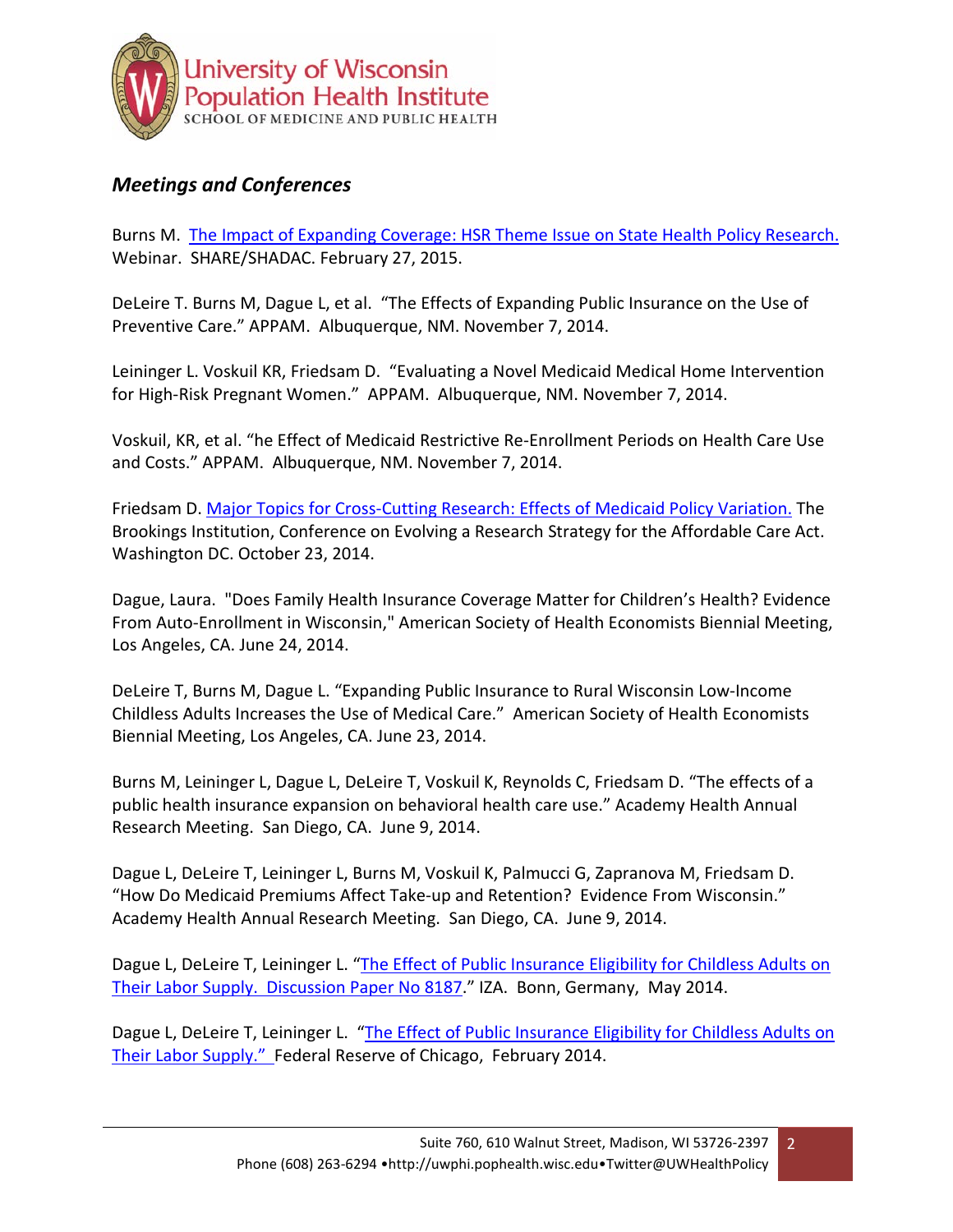

Dague L, DeLeire T, Leininger L. "The Effect of Public Insurance Eligibility for Childless Adults on [Their Labor Supply](http://paa2013.princeton.edu/abstracts/130941)." Population Association of America. New Orleans, LA. April 11, 2013.

DeLeire T, Leininger L, Voskuil K, Friedsam D. "The Effect on Medical Care Utilization of Extending Public Insurance to Low-[Income Adults without Dependent Children](http://paa2013.princeton.edu/sessions/3)." Population Association of America. New Orleans, LA. April 11, 2013. Available at:

Burns M, DeLeire T, et al. "Expanding Public Health Insurance Coverage to Rural Low-Income Uninsured Childless Adults Increases Their Use of Health Care." Academy Health Annual Research Meeting. Baltimore, MD. June 25, 2013. Available at:

Deleire T. "The Effects of Expanding Public Health Insurance Coverage." UC Davis Affordable Care Act Conference, November 1, 2013.

DeLeire T. "The Effects of Expanding Public Health Insurance Coverage." George Mason University, November 14, 2013.

Leininger L. Friedsam D, Voskuil K, DeLeire T. "[An Analysis of Wisconsin's ACCESS Online](http://www.academyhealth.org/files/2011/tuesday/leininger.pdf)  [Application for BadgerCare Plus](http://www.academyhealth.org/files/2011/tuesday/leininger.pdf)." At the Academy Health Annual Research Meeting, Tuesday, June 14, 2011. Seattle, WA. Available at:

DeLeire T, Leininger L, Dague L, Mok S, Friedsam D. "[Getting Parents Enrolled in Medicaid:](http://www.shadac.org/publications/getting-parents-enrolled-in-medicaid-lessons-wisconsins-badgercare-plus-auto-enrollment)  [Lessons from Wisconsin's Badgercare Plus Auto](http://www.shadac.org/publications/getting-parents-enrolled-in-medicaid-lessons-wisconsins-badgercare-plus-auto-enrollment)-Enrollment Process," At the Academy Health Annual Research Meeting, June 29, 2010. Boston, MA. Available at:

Leininger LJ. "[Evaluating Wisconsin's BadgerCare Plus Reform: Research and Policy](https://www.appam.org/conferences/fall/search_results.asp)  [Perspectives](https://www.appam.org/conferences/fall/search_results.asp)," at the Annual Meeting of the Association for Public Policy and Management, November 6, 2009. Boston, MA.

Leininger LJ, Friedsam D, Bergum A, DeLeire T, Mok S. "Wisconsin BadgerCare Plus Health [Insurance Expansion: Evaluating Enrollment, Take](http://uwphi.pophealth.wisc.edu/healthPolicy/badgerCarePlus/posterPresentation200908.pdf)-Up, and Continuity of Coverage," Poster Presentation at the UW Department of Population Health Science Symposium, August 27, 2009, Madison, WI.

DeLeire T. "[The Lab Reports: Evaluating State's Actions to Expand Access & Coverage](http://www.academyhealth.org/Events/events.cfm?ItemNumber=2689&navItemNumber=2580)," at the [Academy Health Annual Research Meeting,](http://www.academyhealth.org/files/2009/tuesday/DeLeire.pdf)" June 30, 2009, Chicago, IL.

DeLeire T, Oliver TR. "Pre[liminary Results: Evaluating Wisconsin's BadgerCare Plus Reform](http://www.shadac.org/files/shadac/Pres_OliverDeLeire2009Feb12.pdf)  [Package: Effects On Enrollment, Efficiency, and Churning](http://www.shadac.org/files/shadac/Pres_OliverDeLeire2009Feb12.pdf)," at the RWJF SHARE Annual Grantees Meeting, February 12, 2009, Philadelphia, PA.

3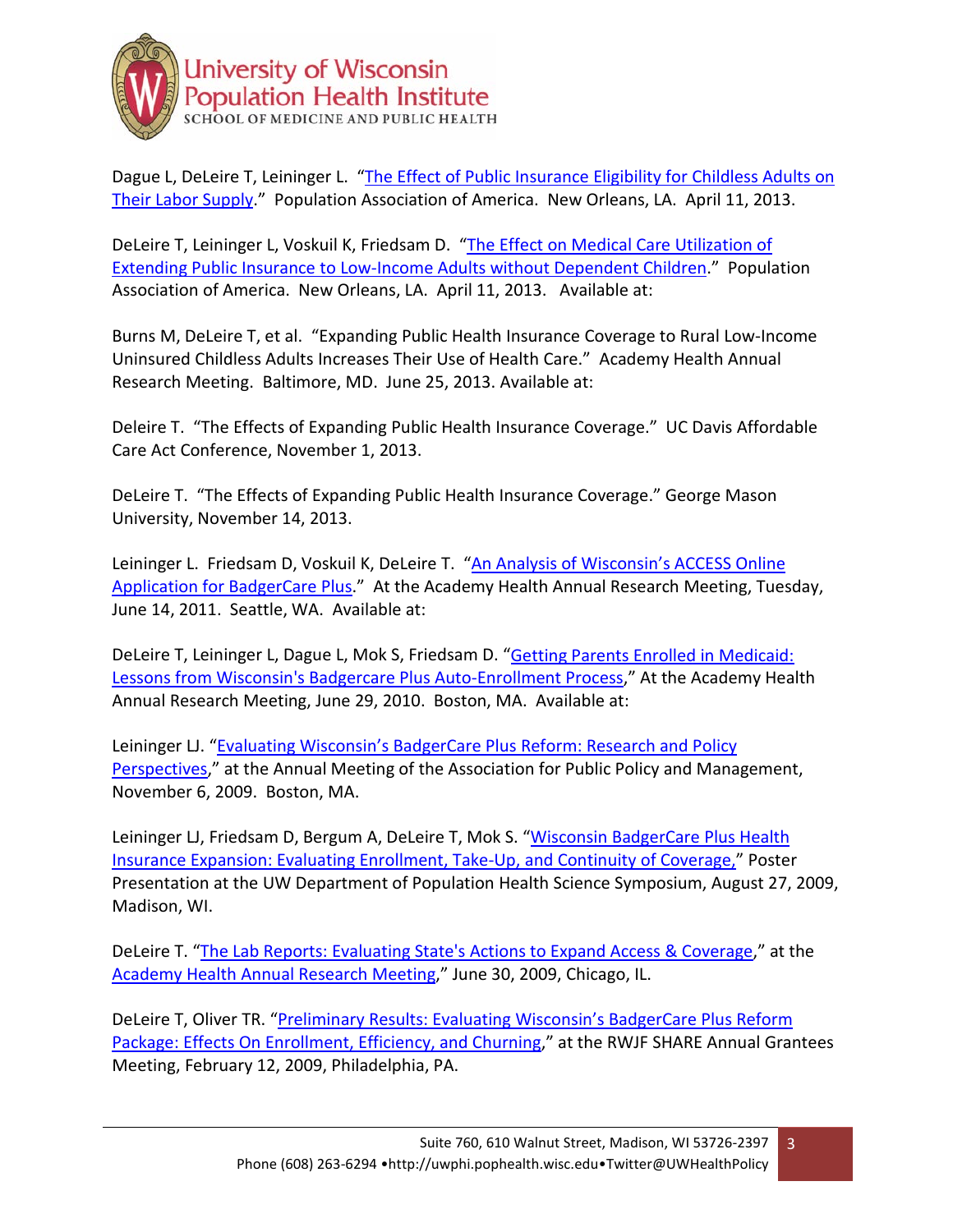

# *Reports and Issue Briefs*

Friedsam D, Dague L, Deleire T, Leininger L, Voskuil K, Guglielmo A, Burns M. Evaluation of Wisconsin's BadgerCare Plus Health Coverage for Parents & Caretaker Adults and for Childless Adults, 2012 Waiver Provisions. University of Wisconsin Population Health Institute. December 2014. [Technical & Scientific Report](http://uwphi.pophealth.wisc.edu/publications/other/badgercare-2012-waiver-evaluation-final.pdf) [Executive Summary](http://uwphi.pophealth.wisc.edu/publications/other/badgercare-2012-waiver-evaluation-executive-summary.pdf).

Leininger, L., D. Friedsam, K. Voskuil, T. DeLeire. *The Target Efficiency of of Online Medicaid/CHIPEnrollment: An Evaluation of Wisconsin's ACCESS Internet Portal.* Issue Brief, State Health Access Reform Evaluation, Robert Wood Johnson Foundation. February 2011. Available: [http://www.rwjf.org/files/research/71923.pdf.](http://www.rwjf.org/files/research/71923.pdf)

> • Also published as *Online Application for Medicaid and BadgerCare: How Efficient Relative to Other Venues*? Issue Brief, University of Wisconsin Population Health Institute, May 2011. Available: [http://uwphi.pophealth.wisc.edu/publications/issueBriefs/issue](http://uwphi.pophealth.wisc.edu/publications/issueBriefs/issueBriefv10n02.pdf)Briefv10n02.pdf.

Friedsam D, DeLeire T, Dague L, Voskuil K, Meier s, Leininger L. Kuo D. Evaluation of BadgerCare Core Plan for Adults without Dependent Children ("Childless Adults"). Submitted to the Wisconsin Department of Health Services. December 2011.

- Report #1: Evaluation of Wisconsin's BadgerCare Plus Core Plan for Adults without Dependent Children: How Does Coverage of Childless Adults Affect Their Utilization? [http://uwphi.pophealth.wisc.edu/publications/other/core-plan-](http://uwphi.pophealth.wisc.edu/publications/other/core-plan-utilization-final-report.pdf)utilization-final[report.pdf](http://uwphi.pophealth.wisc.edu/publications/other/core-plan-utilization-final-report.pdf)
- Report #2: Evaluation of Wisconsin's BadgerCare Plus Core Plan for Adults without Dependent Children: The Utility of the Health Needs Assessment (HNA) [http://uwphi.pophealth.wisc.edu/publications/other/core-plan-hna-final](http://uwphi.pophealth.wisc.edu/publications/other/core-plan-hna-final-report.pdf)[report.pdf](http://uwphi.pophealth.wisc.edu/publications/other/core-plan-hna-final-report.pdf)
- Report #3: Evaluation of Wisconsin's BadgerCare Plus Core Plan for Adults without Dependent Children: Is Early Utilization Distorted by Pent-Up Demand? [http://uwphi.pophealth.wisc.edu/publications/other/core-plan-pent-up](http://uwphi.pophealth.wisc.edu/publications/other/core-plan-pent-up-demand-final-report.pdf)demand[-final-report.pdf](http://uwphi.pophealth.wisc.edu/publications/other/core-plan-pent-up-demand-final-report.pdf)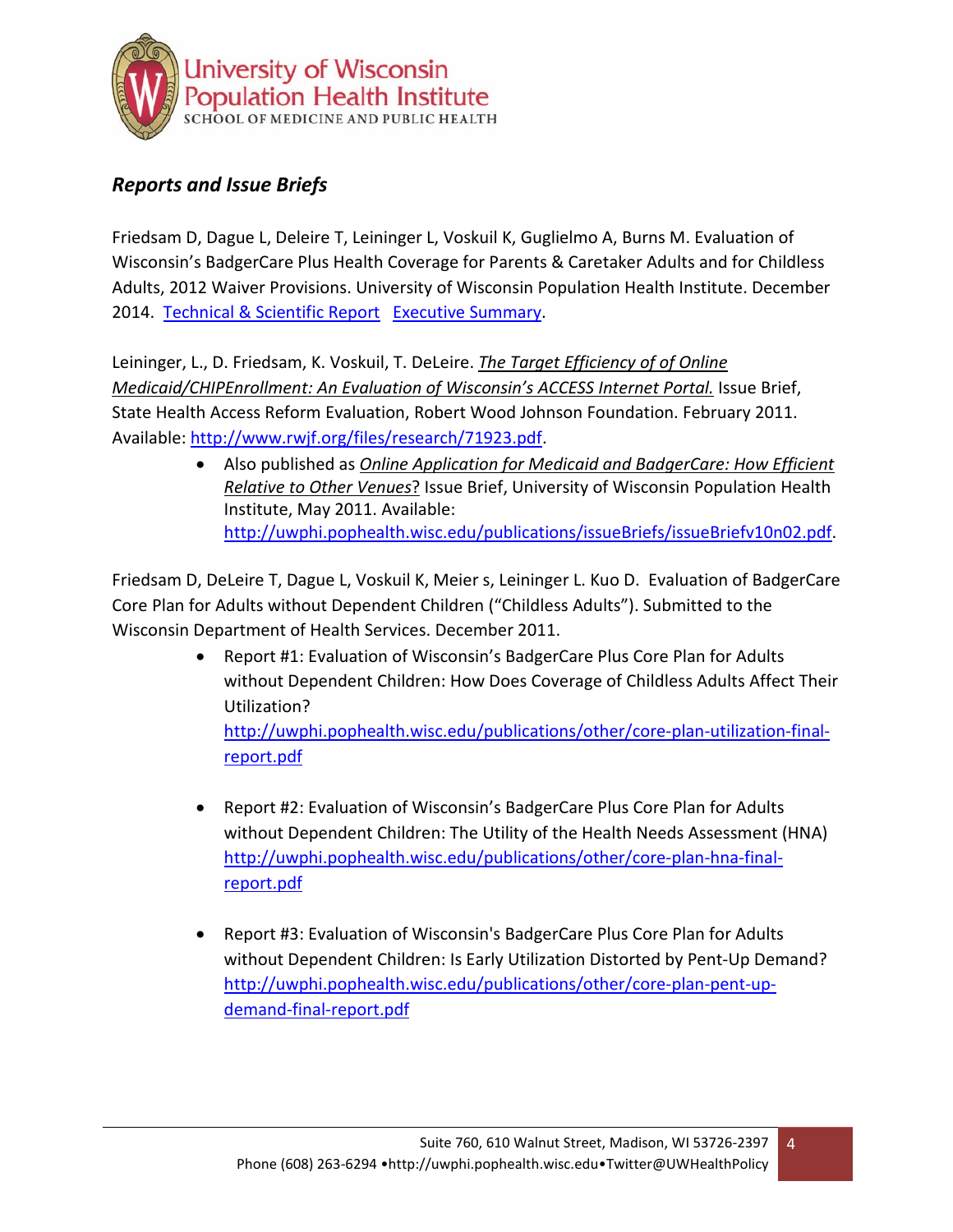

Friedsam, D., L. Dague, D. Kuo, L. Leininger, S. Meier, S. Mok, K. Voskuil, and T. DeLeire (PI). *Evaluation of Wisconsin's BadgerCare Plus: Final Reports.* Submitted to the Wisconsin Department of Health Services. December 2010.

Report #1: Executive Summary Findings on Enrollment, Take-Up, Continuity, Target Efficiency, and Participation in Employer-Sponsored Insurance Coverage Available at:

[http://uwphi.pophealth.wisc.edu/healthPolicy/badgerCarePlus/evaluation/executiveSu](http://uwphi.pophealth.wisc.edu/healthPolicy/badgerCarePlus/evaluation/executiveSummaryFinalReport-1.pdf) [mmaryFinalReport](http://uwphi.pophealth.wisc.edu/healthPolicy/badgerCarePlus/evaluation/executiveSummaryFinalReport-1.pdf)-1.pdf

Report #2: Enrollment, Take-Up, Exit, and Churning: Has BadgerCare Plus Improved Access to and Continuity of Coverage?

Available at:

[http://uwphi.pophealth.wisc.edu/healthPolicy/badgerCarePlus/evaluation/enrollmentT](http://uwphi.pophealth.wisc.edu/healthPolicy/badgerCarePlus/evaluation/enrollmentTakeUpExitChurningFinalReport-2.pdf) [akeUpExitChurningFinalReport](http://uwphi.pophealth.wisc.edu/healthPolicy/badgerCarePlus/evaluation/enrollmentTakeUpExitChurningFinalReport-2.pdf)-2.pdf

Report #3: Target Efficiency and the Displacement of Private Insurance: How Many New BadgerCare Enrollees Came from the Uninsured? Available at:

[http://uwphi.pophealth.wisc.edu/healthPolicy/badgerCarePlus/evaluation/crowdOutFin](http://uwphi.pophealth.wisc.edu/healthPolicy/badgerCarePlus/evaluation/crowdOutFinalReport-3.pdf) [alReport-3.pdf](http://uwphi.pophealth.wisc.edu/healthPolicy/badgerCarePlus/evaluation/crowdOutFinalReport-3.pdf)

Report #4: Wisconsin's Lessons about the Potential of Medicaid Auto-Enrollment Available at:

[http://uwphi.pophealth.wisc.edu/healthPolicy/badgerCarePlus/evaluation/autoEnrollm](http://uwphi.pophealth.wisc.edu/healthPolicy/badgerCarePlus/evaluation/autoEnrollmentFinalReport-4.pdf) [entFinalReport](http://uwphi.pophealth.wisc.edu/healthPolicy/badgerCarePlus/evaluation/autoEnrollmentFinalReport-4.pdf)-4.pdf

Report #5: Wisconsin's On-Line System for Medicaid Application and Enrollment: Who Uses It? And Does it Increase Take-Up of Benefits? Available at:

[http://uwphi.pophealth.wisc.edu/healthPolicy/badgerCarePlus/evaluation/autoEnrollm](http://uwphi.pophealth.wisc.edu/healthPolicy/badgerCarePlus/evaluation/autoEnrollmentFinalReport-4.pdf) [entFinalReport](http://uwphi.pophealth.wisc.edu/healthPolicy/badgerCarePlus/evaluation/autoEnrollmentFinalReport-4.pdf)-4.pdf

Report #6: Has Wisconsin Achieved the Policy Goal of 98% Access to Health Insurance? Available at:

[http://uwphi.pophealth.wisc.edu/healthPolicy/badgerCarePlus/evaluation/98PercentFi](http://uwphi.pophealth.wisc.edu/healthPolicy/badgerCarePlus/evaluation/98PercentFinalReport-6.pdf) [nalReport-6.pdf](http://uwphi.pophealth.wisc.edu/healthPolicy/badgerCarePlus/evaluation/98PercentFinalReport-6.pdf)